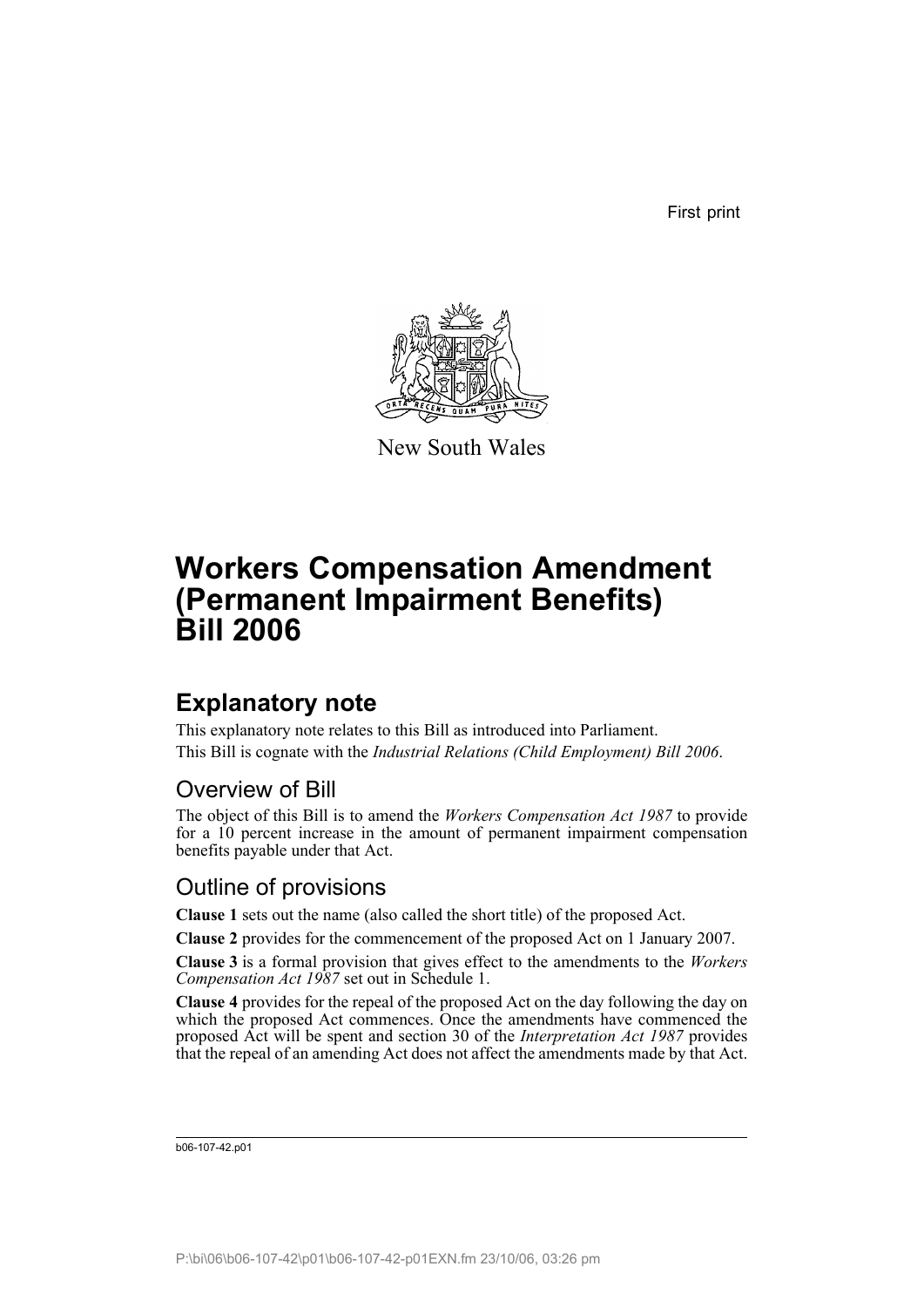Explanatory note

#### **Schedule 1 Amendments**

**Schedule 1 [1]–[8]** amend section 66 (2) of the *Workers Compensation Act 1987* to give effect to the object of the proposed Act as set out in the Overview above.

**Schedule 1 [9]** substitutes two examples to section 66 (2A) of the *Workers Compensation Act 1987* as a consequence of the amendments above.

**Schedule 1 [10]–[12]** make amendments to Schedule 6 (Savings, transitional and other provisions) to the *Workers Compensation Act 1987*. **Schedule 1 [11]** inserts proposed clause 21 (a savings and transitional provision) into Part 6 of that Schedule. **Schedule 1 [12]** provides for the making of savings and transitional regulations as a consequence of the amendments to the *Workers Compensation Act 1987* made by the proposed Act. **Schedule 1 [10]** is a consequential amendment.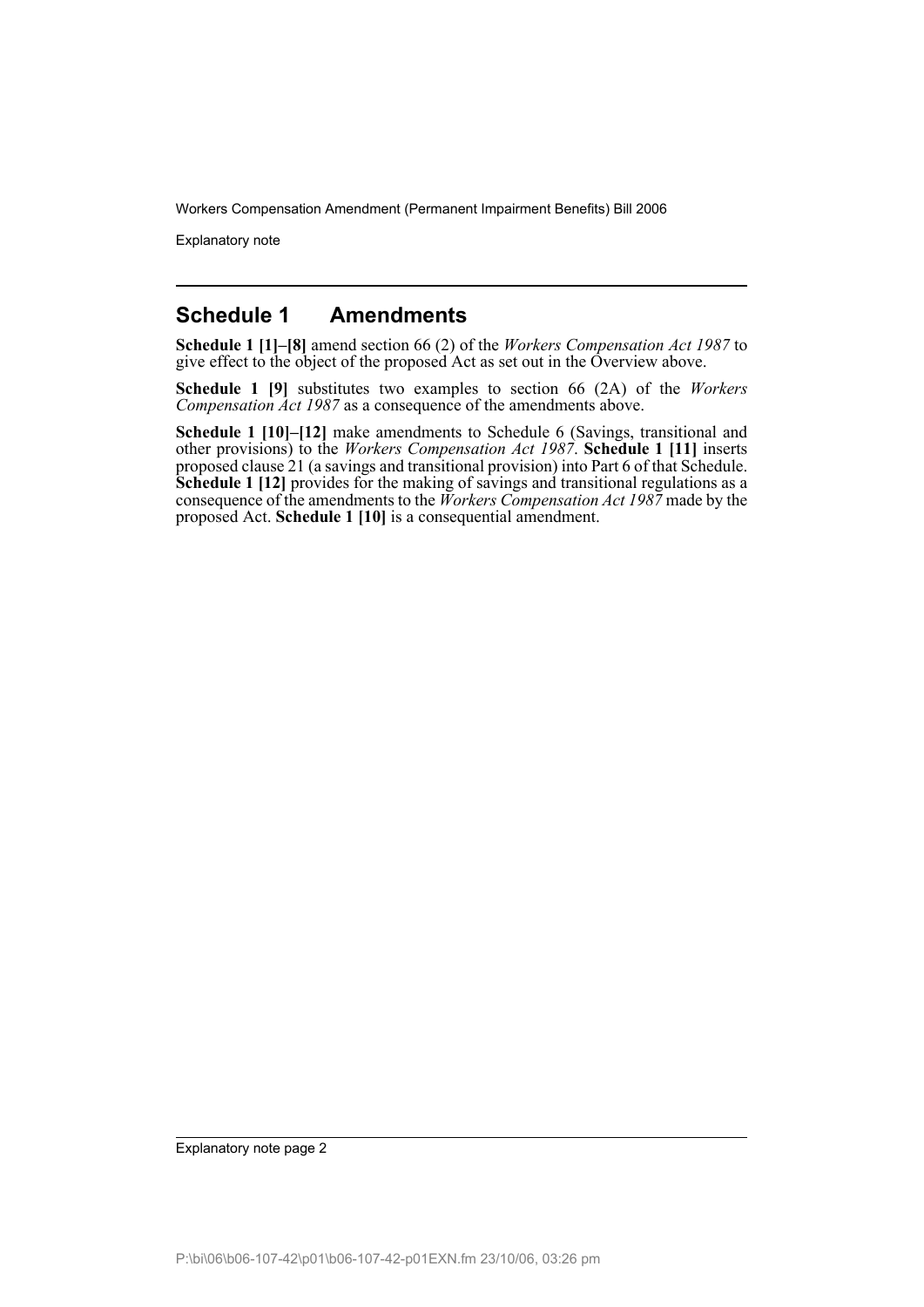First print



New South Wales

## **Workers Compensation Amendment (Permanent Impairment Benefits) Bill 2006**

### **Contents**

|                                                  | Page |
|--------------------------------------------------|------|
| Name of Act                                      |      |
| Commencement                                     |      |
| Amendment of Workers Compensation Act 1987 No 70 | 2    |
| Repeal of Act                                    |      |
| Schedule 1 Amendments                            |      |
|                                                  |      |

b06-107-42.p01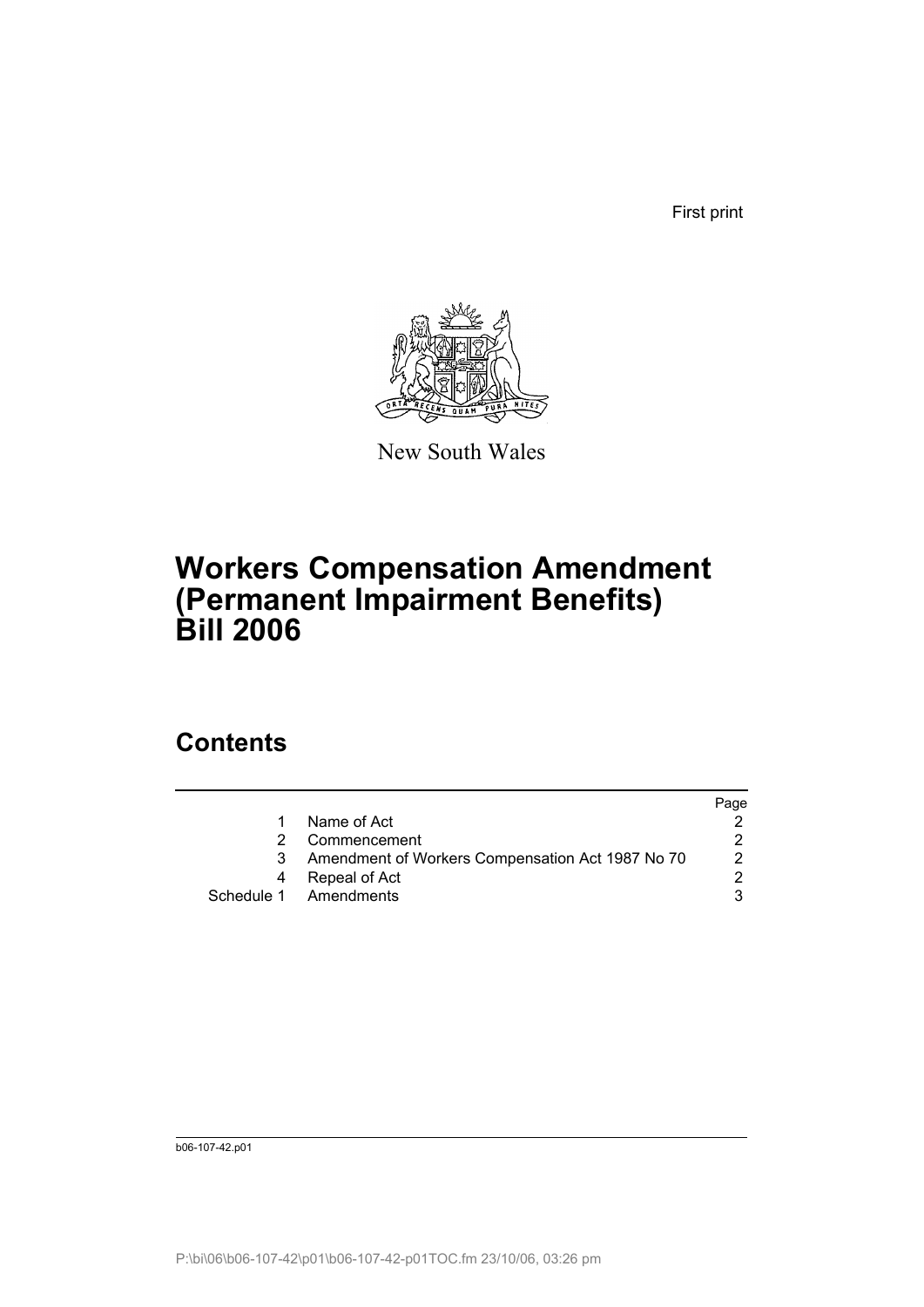**Contents** 

Page

Contents page 2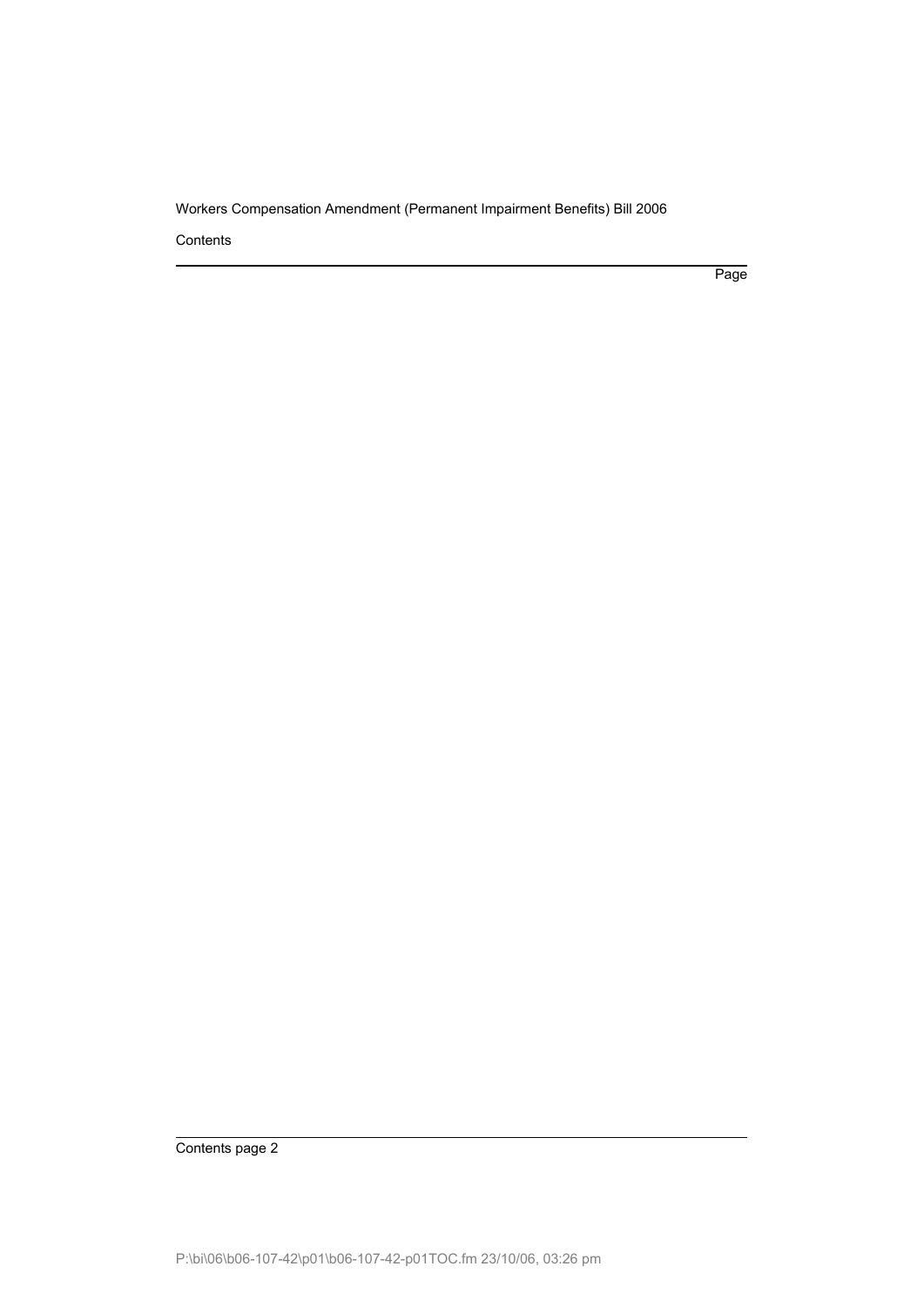

New South Wales

# **Workers Compensation Amendment (Permanent Impairment Benefits) Bill 2006**

No , 2006

#### **A Bill for**

An Act to amend the *Workers Compensation Act 1987* to provide for an increase in certain benefits paid to workers who receive injuries that result in permanent impairment; and for related purposes.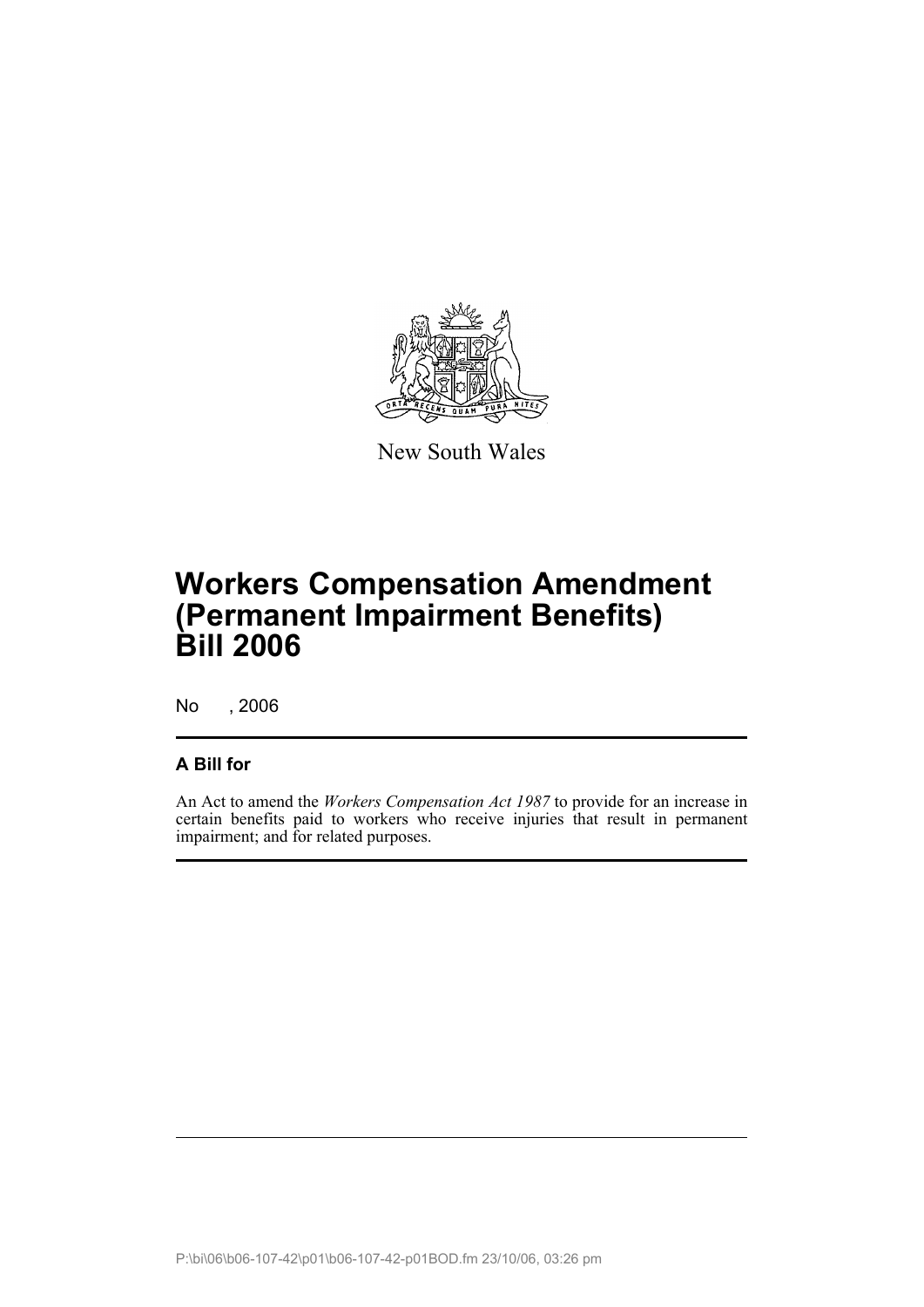<span id="page-5-3"></span><span id="page-5-2"></span><span id="page-5-1"></span><span id="page-5-0"></span>

|   | The Legislature of New South Wales enacts:                                                                                                                       |                |
|---|------------------------------------------------------------------------------------------------------------------------------------------------------------------|----------------|
| 1 | Name of Act                                                                                                                                                      | $\overline{2}$ |
|   | This Act is the <i>Workers</i> Compensation Amendment (Permanent<br>Impairment Benefits) Act 2006.                                                               | 3<br>4         |
| 2 | Commencement                                                                                                                                                     | 5              |
|   | This Act commences on 1 January 2007.                                                                                                                            | 6              |
| 3 | Amendment of Workers Compensation Act 1987 No 70                                                                                                                 |                |
|   | The <i>Workers</i> Compensation Act 1987 is amended as set out in<br>Schedule 1.                                                                                 | 8<br>9         |
| 4 | <b>Repeal of Act</b>                                                                                                                                             | 10             |
|   | This Act is repealed on the day following the day on which this Act<br>(1)<br>commences.                                                                         | 11<br>12       |
|   | The repeal of this Act does not, because of the operation of section 30<br>(2)<br>of the <i>Interpretation Act 1987</i> , affect any amendment made by this Act. | 13<br>14       |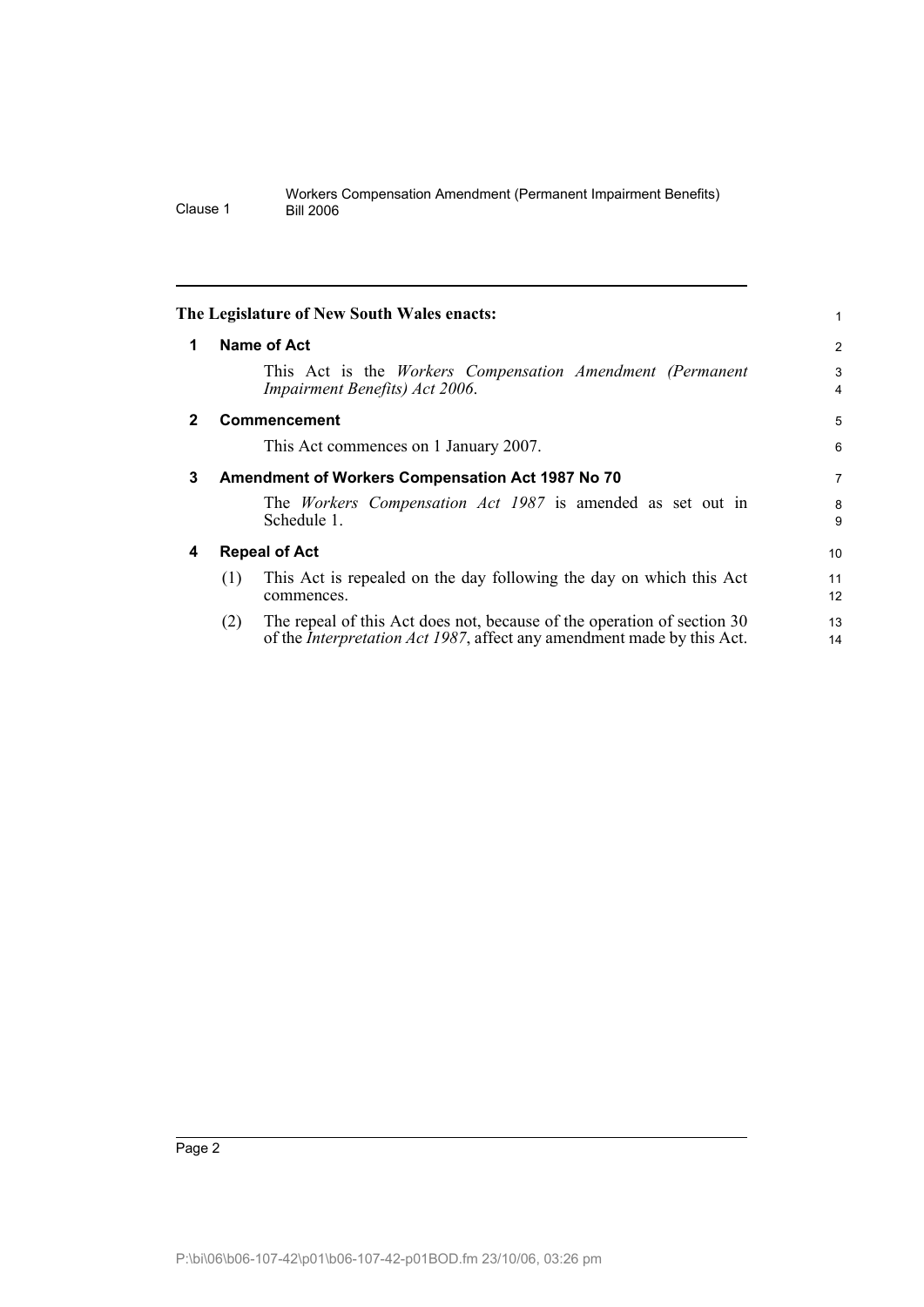Amendments Schedule 1

<span id="page-6-0"></span>

|       | <b>Schedule 1</b><br><b>Amendments</b>                                                                                                                    | 1              |  |  |
|-------|-----------------------------------------------------------------------------------------------------------------------------------------------------------|----------------|--|--|
|       | (Section 3)                                                                                                                                               | $\overline{c}$ |  |  |
| [1]   | Section 66 Entitlement to compensation for permanent impairment                                                                                           | 3              |  |  |
|       | Omit "\$1,250" from section 66 (2) (a). Insert instead "\$1,375".                                                                                         | 4              |  |  |
| [2]   | Section 66 (2) (b)                                                                                                                                        | 5              |  |  |
|       | Omit "\$12,500". Insert instead "\$13,750".                                                                                                               | 6              |  |  |
| $[3]$ | Section 66 (2) (b)                                                                                                                                        | $\overline{7}$ |  |  |
|       | Omit "\$1,500". Insert instead "\$1,650".                                                                                                                 | 8              |  |  |
| [4]   | Section 66 (2) (c)                                                                                                                                        | 9              |  |  |
|       | Omit "\$27,500". Insert instead "\$30,250".                                                                                                               | 10             |  |  |
| [5]   | Section 66 (2) (c)                                                                                                                                        | 11             |  |  |
|       | Omit "\$2,500". Insert instead "\$2,750".                                                                                                                 | 12             |  |  |
| [6]   | Section 66 (2) (d)                                                                                                                                        | 13             |  |  |
|       | Omit "\$77,500". Insert instead "\$85,250".                                                                                                               | 14             |  |  |
| [7]   | Section 66 (2) (d)                                                                                                                                        | 15             |  |  |
|       | Omit "\$3,500". Insert instead "\$3,850".                                                                                                                 | 16             |  |  |
| [8]   | Section 66 (2) (e)                                                                                                                                        | 17             |  |  |
|       | Omit "\$200,000". Insert instead "\$220,000".                                                                                                             | 18             |  |  |
| [9]   | Section 66 (2A), Examples 1 and 2                                                                                                                         | 19             |  |  |
|       | Omit the examples. Insert instead:                                                                                                                        |                |  |  |
|       | Example 1. A person suffers 10% permanent impairment. Under<br>subsection (2), the amount of permanent impairment compensation to                         | 21             |  |  |
|       | which he or she is entitled is \$13,750 (10 $\times$ \$1,375). If the whole of the                                                                        | 22<br>23       |  |  |
|       | impairment is to the back, the compensation payable in relation to the<br>back will be the whole \$13,750. Under this subsection, that \$13,750 will      | 24<br>25       |  |  |
|       | be increased by 5%, yielding \$14,437.50.                                                                                                                 | 26             |  |  |
|       | <b>Example 2.</b> A person suffers 50% permanent impairment. Under<br>subsection (2), the amount of permanent impairment compensation to                  | 27<br>28       |  |  |
|       | which he or she is entitled is \$123,750 (\$85,250 + $(10 \times $3,850)$ ). If                                                                           | 29             |  |  |
|       | two-thirds of the impairment is to the back, the compensation payable in<br>relation to the back will be two-thirds of \$123,750, or \$82,500. Under this | 30<br>31       |  |  |
|       | subsection, that \$82,500 will be increased by 5%, yielding \$86,625. The<br>total compensation payable for the impairment will therefore be              | 32             |  |  |
|       | \$127,875.                                                                                                                                                | 33<br>34       |  |  |

Page 3